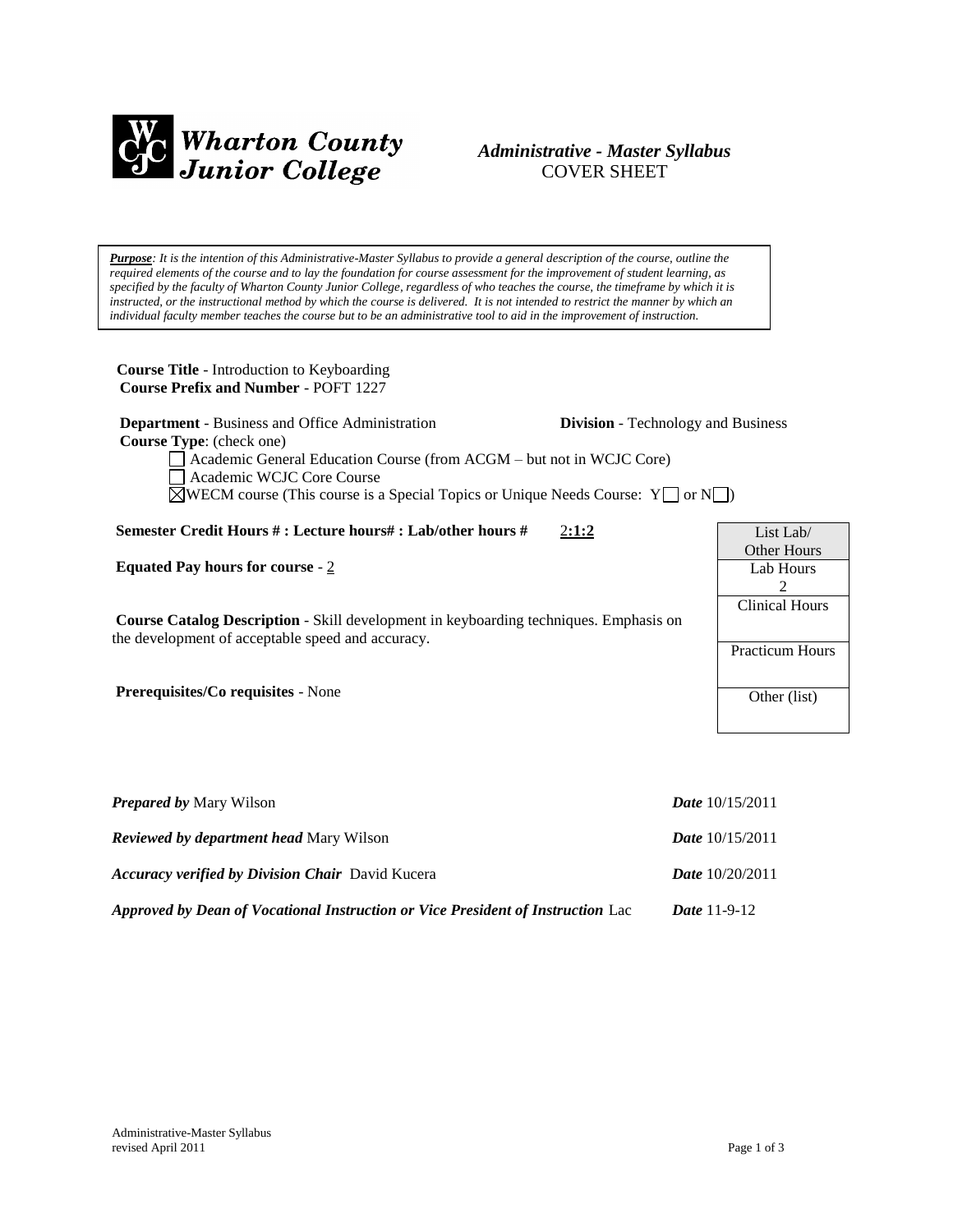

**I. Topical Outline** – Each offering of this course must include the following topics (be sure to include information regarding lab, practicum, clinical or other non-lecture instruction):

*Upon successful completion of this course, the student will be able to:*

- Identify parts of the keyboard/microcomputer.
- Practice techniques of rapid key stroking and key shifting.
- Practice good posture.
- **•** Demonstrate alpha pad mastery by means of the touch system.
- **•** Demonstrate numeric pad mastery by means of the touch system.

#### **II. Course Learning Outcomes**

| <b>Course Learning Outcome</b>                 | <b>Method of Assessment</b>                    |
|------------------------------------------------|------------------------------------------------|
| Accurately keyboard the alphabet, numbers, and | At least 90% of students will improve their    |
| symbol keys by touch with improved speed and   | alphabetic and numerical keyboarding skills by |
| accuracy.                                      | 10% as demonstrated on a pre- and post-test.   |

#### **III. Required Text(s), Optional Text(s) and/or Materials to be Supplied by Student.**

Required: The most recent edition of *College Keyboarding*: Keyboarding Course, Lesson 1-25 by Van Huss, Forde, Woo. Cengage. The textbook comes with a CD that the students can load into their computers at home in order to complete their homework.

#### **IV. Suggested Course Maximum** - 20

#### **V. List any specific spatial or physical requirements beyond a typical classroom required to teach the course**.

At least 20 computers with USB ports and CD-ROM, Laser printer, desks for the computers and printers, and internet access.